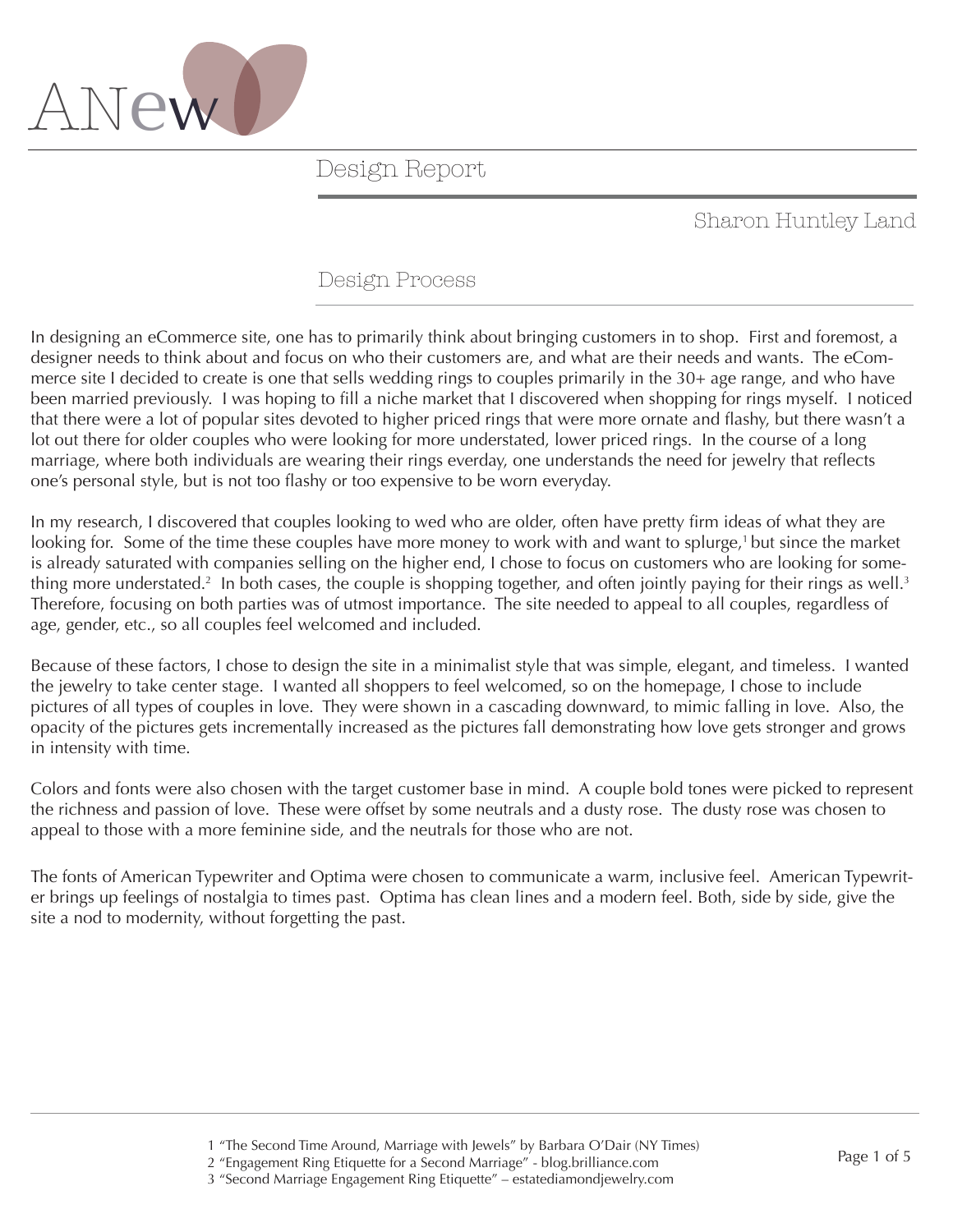

Sharon Huntley Land

### Logo Creation

The logo for the eCommerce site ANew was also created with the same design priciples in mind: simple, elegant, and timeless. The name of the company, ANew, was chosen as it reflected finding love again, but in a brand new way. Both individuals coming into the couple have gone through a transformation by themselves. And they bring with it the desire for *A NEW* fresh start in life and love.



The final logo design (pictured above) shows the same consideration given to the design of the Homepage. The first two letters (A and N) represent the two individuals who have come together as a couple. They are shown in the American Typewriter font, echoing the font used in all headers and navigation. The second two letters (E and W) are shown in the Optima font, and progressively get smaller but less opaque. This downward sizing respresents the couple falling in love, but as they fall, they too change and their feeling get stronger over time.

Lastly, there is the heart. The heart is shown in two halves, signifying the coming together of two individuals. Where the two intersect is the relationship that has blossomed. Both individuals in the couple still keep a sense of who they are individually, but now they are joined in love. The opacity getting darker where the two halves of the heart overlap is meant to reflect this.

### UX Evaluation Process

After the style was set, the wireframe created, and a prototype of the site was made, the challenge was to find out if the site did indeed appeal to the customer base, and if a user's experience of the site was a pleasant one. A usability test was performed. In this test, 10 participants were asked to perform a mock jewelry purchase of two rings on the website prototype built through Axure. A Homepage, one of the Jewelry pages, 2 Product pages, several versions of a Shopping Cart page, and Checkout process pages were created to allow the user to get a true feel of a jewelry purchasing experience on the site.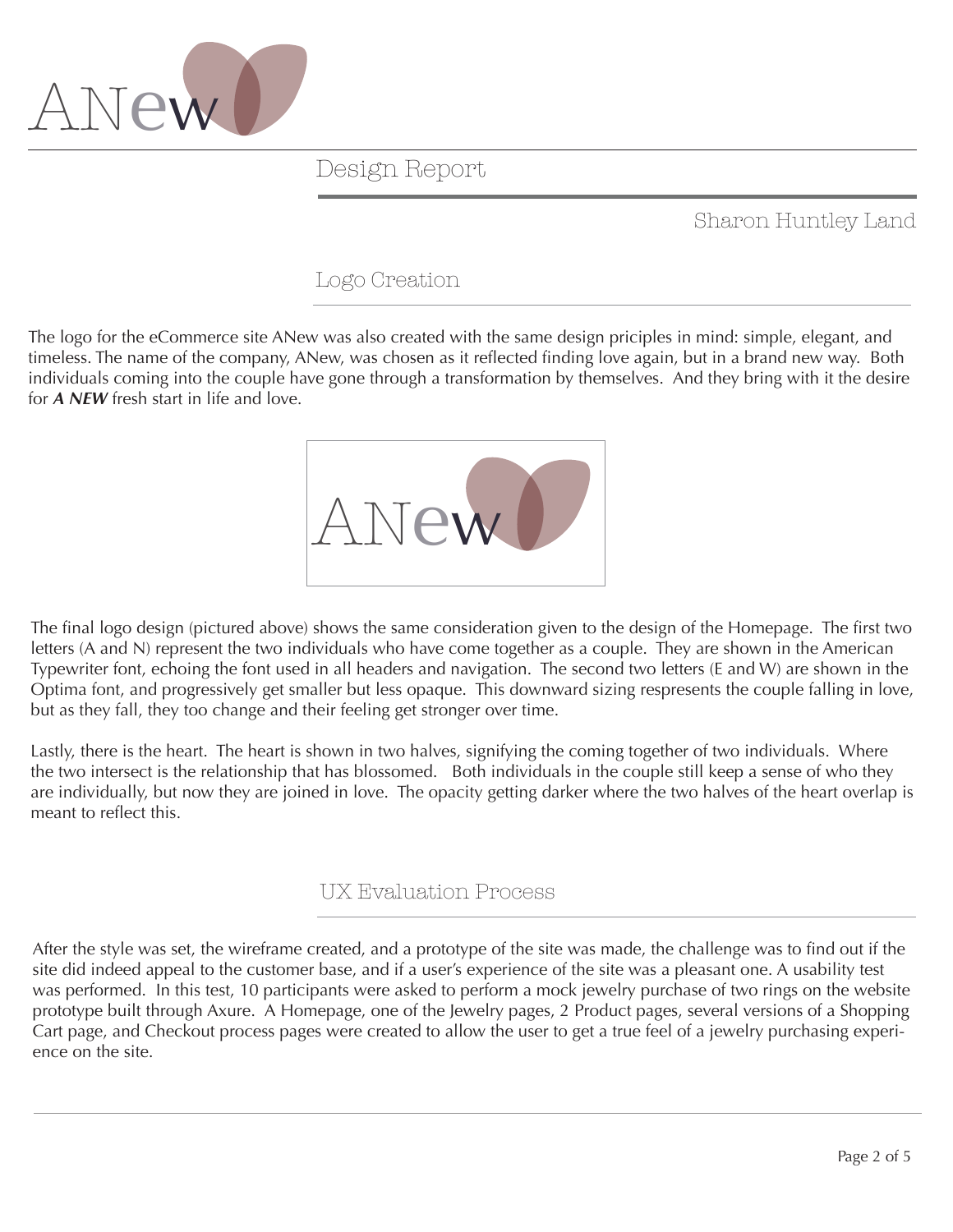

## Sharon Huntley Land

Participants were emailed a list of instructions to complete the mock jewelry purchase on the prototype, and were then asked to fill out a Questionnaire comprised of 13 multiple choice questions, and 2 opinion questions. They were instructed to email the questionnaire back to the tester when done.

#### Findings

The response from participants in the usability study was overall favorable and positive. It was apparent that their experiences were on par with other eCommerce jewelry sites. However, only a few participants felt that the site was better than average. Participants noted a few errors that needed fixing, but did not report any errors in the checkout process. A couple did note that the design was "simple" and, desginers should "pep it up," however, the majority of the participants noted the color scheme as standing out, and touted the site as "straightforward", "easy," and "intuitive."

Because of this, slight changes were made in order to help the ANew site stand out more. The errors that participants noted were fixed along with some design changes and additions to really step up the website prototype's aesthetic to the next level, and fill additional user needs as well.

### Design Changes

### Homepage

On the website prototype Homepage, a search text field was added to the header (as well as on all other pages) to address additional usability needs. The main design of the page was also changed. The opacity of the pictures of couples was increased gradually as the pictures descend down the page. This was done to mimic the logo design as well as show how love grows and strengthens over time.

An additional picture of hands with wedding rings on them was also added to clue users into what the site is actually selling.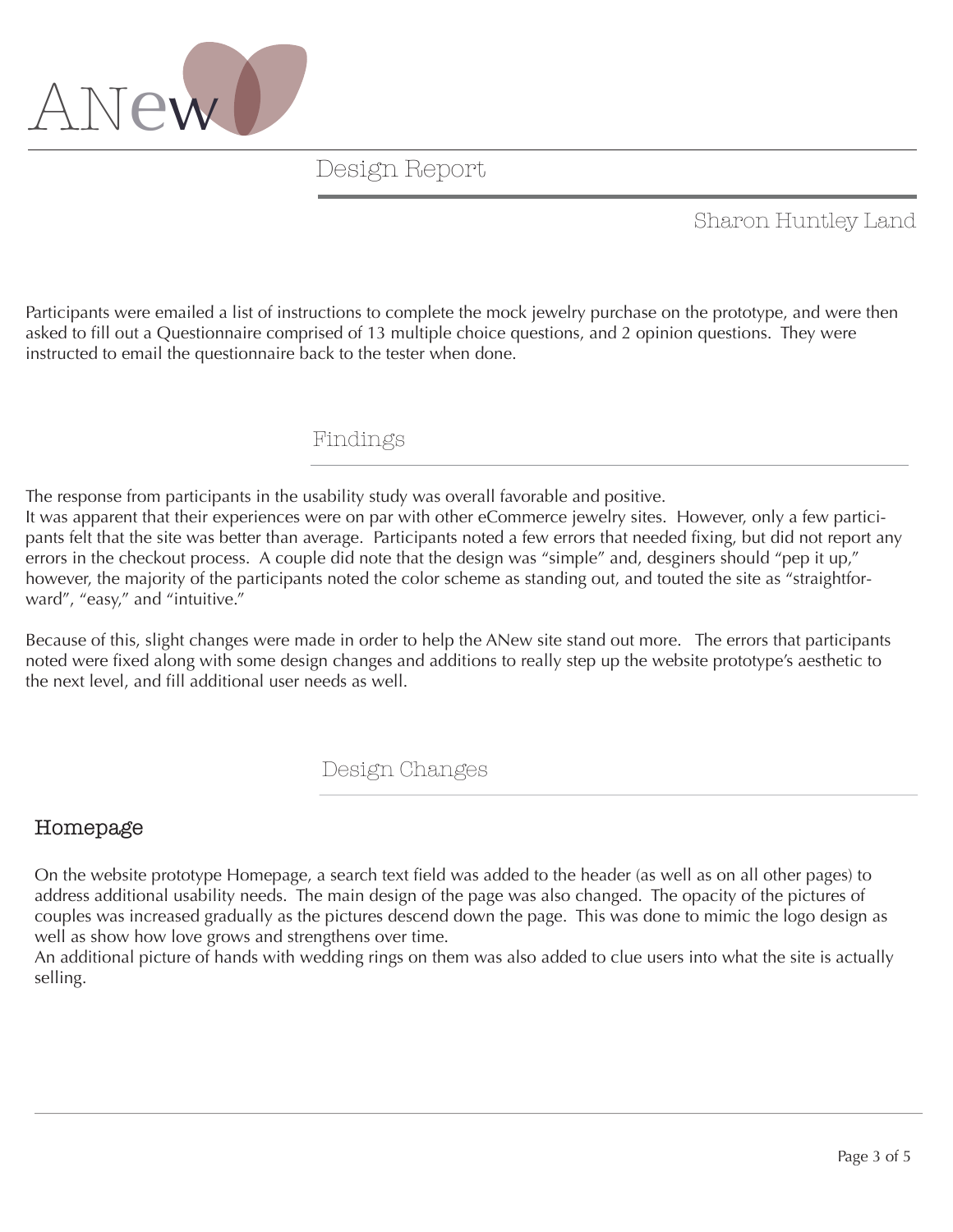

### Sharon Huntley Land

### Category (Jewelry)Page

The Category page was beefed up with better pictures of the jewelry. Having the jewelry sit atop stone gives the user a sense of having it be more rugged and wear well over time. Additional images of the rings on actual hands were also switched out as being the image displayed when the user hovers over the initial image of the ring. This gives users an idea of what the ring will look like on their hand - giving them a more realistic sense of the product.

#### Product Pages

The product images on the Product pages were enhanced by adding 4 more images of each product. The images were added in a carousel with arrows to allow the user to scroll through each picture one by one. Additionally, opaque thumbnails of each of the images were added below the larger image. Upon hover, the image comes into clarity, and it is displayed above in the larger square. Clicking on the thumbnails will also change the larger image above to the image selected.

This will allow the user to see more views of the products, on hands, and up close. Once the user has added the item to the cart, the pop-up window verbiage of "Checkout" was changed to "Shopping Cart." A participant in the usability study noted the word "Checkout" was used too frequently.

#### Basket/Cart Pages

The Basket/Cart pages were given additional functionailty added by way of having the cost of the items subtotaled, tax amount listed, and a full purchase total listed. This allows users to see how much they will be spending if they decide to make a purchase. Additionally, the cost/checkout box background color was changed to the navy/dark purple color of the color scheme. This was done to bring the user's attention to this area because it is a darker color. Also, the text on the user's total cost amount was made a larger font size to help it stand out.

Just as in the pop-up on the product pages, "Checkout" was changed to "Proceed to Checkout." This change of phrasing tells the user where they will be going and what they will be doing if this option is selected.